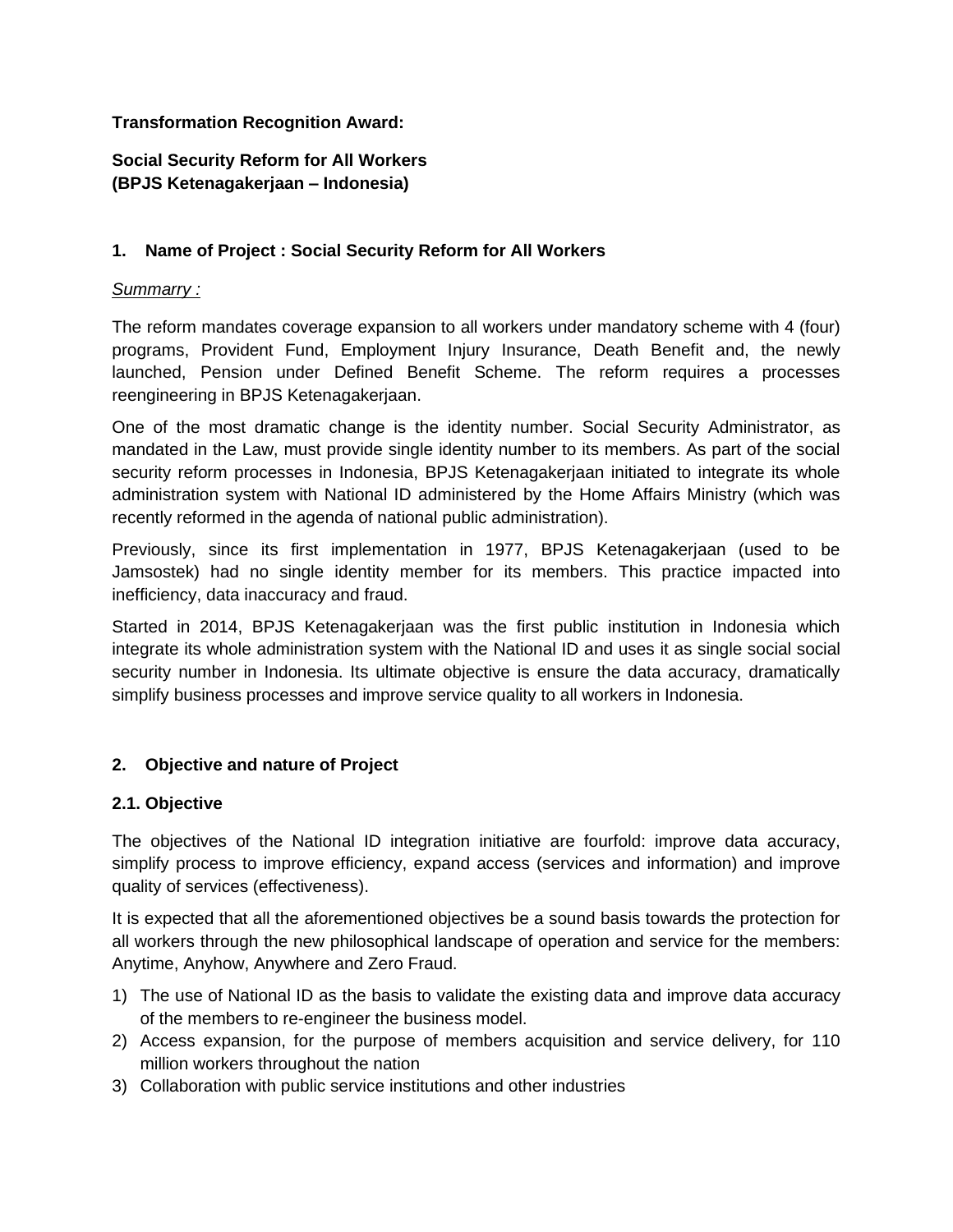## **2.2. Issue/problem/challenge**

Social security reform in Indonesia has significant changes in the aspect of:

- Coverage expansion to all workers, both formal and informal.
- **■** New program of defined benefit Pension as an addition to the existing ones (Provident Fund, Death Benefit and Employment Injury Benefit)

Before the reform processes, BPJS Ketenagakerjaan had limitations to fulfil the mandates since all operational activities relied solely on the internal resources (1 Headquarter, 11 Regional Offices, 121 Branch Offices and 3.800 employees) in comparison to the challenges of covering 110 million workers in 512 districts nationwide throughout their lifetime considering the implementation of Pension Program.

# **2.3. The innovative approach/strategy**

BPJS Ketenagakerjaan designed a Host – to – Host approach with the database of National ID administered by Home Affairs Ministry to integrate the use of National ID in the Information System of BPJS Ketenagakerjaan. The National ID then used as the single social security number for all workers which opened another development opportunities:

1. **System integration** with other public services, including healthcare facilities, and also **collaboration** with industry (banking, telecommunication, retail) using National ID as Common Reference Number to deliver social security services in all channels like registration, contribution payment, enforcement, claim and access to information.

# **2. Membership**

- a. National ID as source of data profile and validation
- b. National ID as member identity/social security number
- c. National ID as the unique code to verify access of services through all channels (phisycal – and electronic channels), including e – Registration, e – Payment for contribution, e – Administration and e – Claim.

### **3. Service delivery**

- a. NID as basis for claim verification for benefit payment
- b. NID as basis for Online eligibility access in hospitals
- c. Fast, easy service, low cost and friendly access to all benefit and public facilities through the introduction of phisycal - and electronic services like website services; BPJSTK mobile application in IOS, Android and Blackberry; Email services; SMS service; Smart Kiosks; Mobile Car Services
- d. Fraud prevention

### **4. Improve business processes**

- a. Members data accuracy
- b. Simplified and efficient business process by using the information available in the National ID
- c. Higher access availability and reliability (fast, easy, low cost and friendly)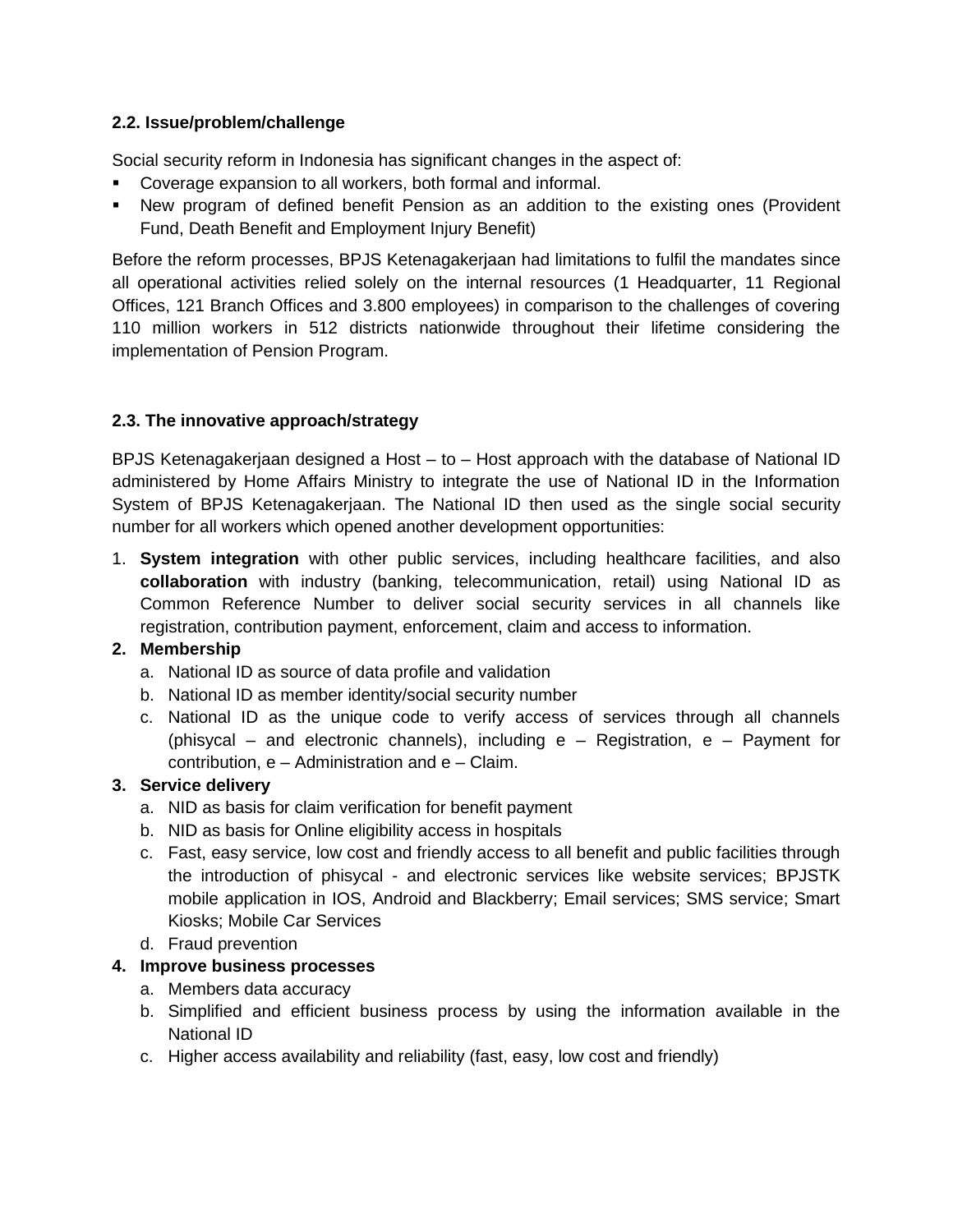5. **Distribution Channel and Information accesses** through e – channel services using National ID as the unique code to verify the eligibily of the workers in each features and benefits.

BPJS Ketenagakerjaan declared its commitment to expand its distribution channel to make sure that all workers can have access to BPJS Ketenagakerjaan ANYWHERE, ANYHOW, ANYTIME without delay and error through:

- a. Physical channel
	- $\checkmark$  Expansion of branch offices from 121 to 324 branch offices which located in every districts in Indonesia.
	- $\checkmark$  Expansion through collaboration with local Government (One Stop Business Permit Service) to 72 local Government out of 512 local Government nationwide.
	- $\checkmark$  Expansion through collaboration with 1.1200 banking industry (Service Point Office), in which bank's branch can deliver the services of registration, contribution payment and claim, ATM and also all internet banking accesses
	- $\checkmark$  Expansion through mobile services (cars) in every branch office to reach potencial location.
	- $\checkmark$  Expansion through smart kiosks which provided in each branch office
- b. E Services
	- $\checkmark$  E- Reporting

An information system was built to simplifying monthly reporting. The company can directly ensure the dues that they pay as equal as the numbers of registered workers.

 $\checkmark$  E-Registration

An online system that enable potential members, either from formal or informal sector, to register easily to BPJS Ketenagakerjaan's social security programs.

✓ E-Payment

By Electronic Payment System, members can electronically inquire about their dues and pay them through ATMs and internet. Benefits are also electronically deposited in beneficiaries' bank accounts.

✓ E-Claim

As fast claim process has become a standard expectation from the society nowadays, BPJS Ketenagakerjaan build a fast track system, combining web technologies, document management, and queue system to fulfill that needs.

✓ E-information

BPJS Ketenagakerjaan as mandated by law, has to inform its members about their current provident fund's balance information. Couple years ago, these information was delivered in paper form to workers. Today, as information technology developed, the balance information is delivered through the Internet, via application named E-Saldo.

c. Web portal

An online portal to connect members and all the service provide BPJS Ketenagakerjaan.

d. Mobile Application such as BPJSTK Mobile and BPSTK SMS Service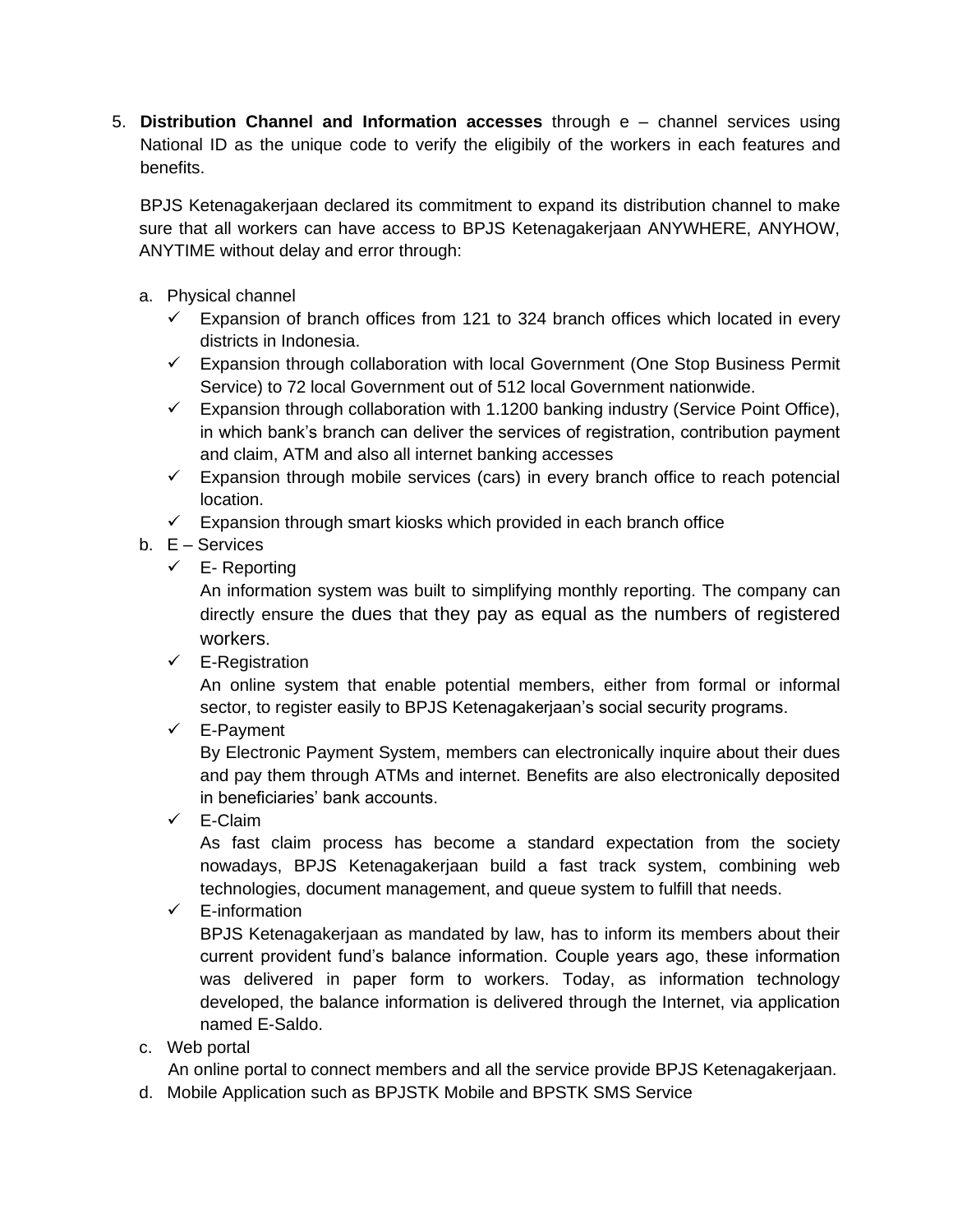e. Social Media like Facebook, Twitter, and YouTube.

## **2.4. Internal or external evaluations of the practice**

The initiatives have resulted in very significant colaboration like:

- Joint operation with 72 local Government out of 512 local Government nationwide to deliver the registration and information services.
- Joint operation in 1.120 Service Point Offices with banking including its 40.000 ATM networks, mobile/internet services to deliver the services of registration, contribution collection, claim and information
- Joint operation with 160.000 Payment Point Online Banking as financial aggregators to deliver the services of registration, contribution collection, and information
- Access in all telecommunication providers to gain information and education

The initiatives also give direct financial impact from the shifting of paper work in all process from reduced paper forms (registration, collection, information and claim), online system with 1.600 healthcare facilities nationwide without paper-based processes, information distribution to all workers like electronic Old Age Balance statement, eligibilities and other education programs. The moderate economic value of the simplified/shortened processes and the access expansion to all workers reach the amount of USD 10 Million annually.

In a country with a very high local autonomy of Governmental system, collaboration with Governments is a very challenging issue since each Province has their own policy and local wisdom not to put aside the opportunity to colaborate with industry (banking, telecommunication, retail). The ability to negotiate with each local government and various characteristics to put social security as their prioritized development program is a crucial factor. IT development as the business enabler to provide simple, user friendly, dynamic, agile and robust business model is an incentive for all Governments and industries to colaborate with BPJS Ketenagakerjaan.

### **3. Why the project should be recognized**

Firstly, In such a high populous emerging countries, moreover considering the geographical issues as an archipelago countries like Indonesia, Single Social Security Number is a crucial issues to start innovative administration reform in social security services. A sound administration system through this approach will be an essential asset to persuade other Government agencies and Industries share their resources supporting the national social security system toward Indonesia's vision of universal coverage in 2019.

Secondly, the initiative has shown that a good social security system can not stand alone. It is a multi - dimensional and multi – department policies. An accurate and valid social security number as a common reference number would be a good start to initiate collaboration both for the purpose of operation/service and information/education.